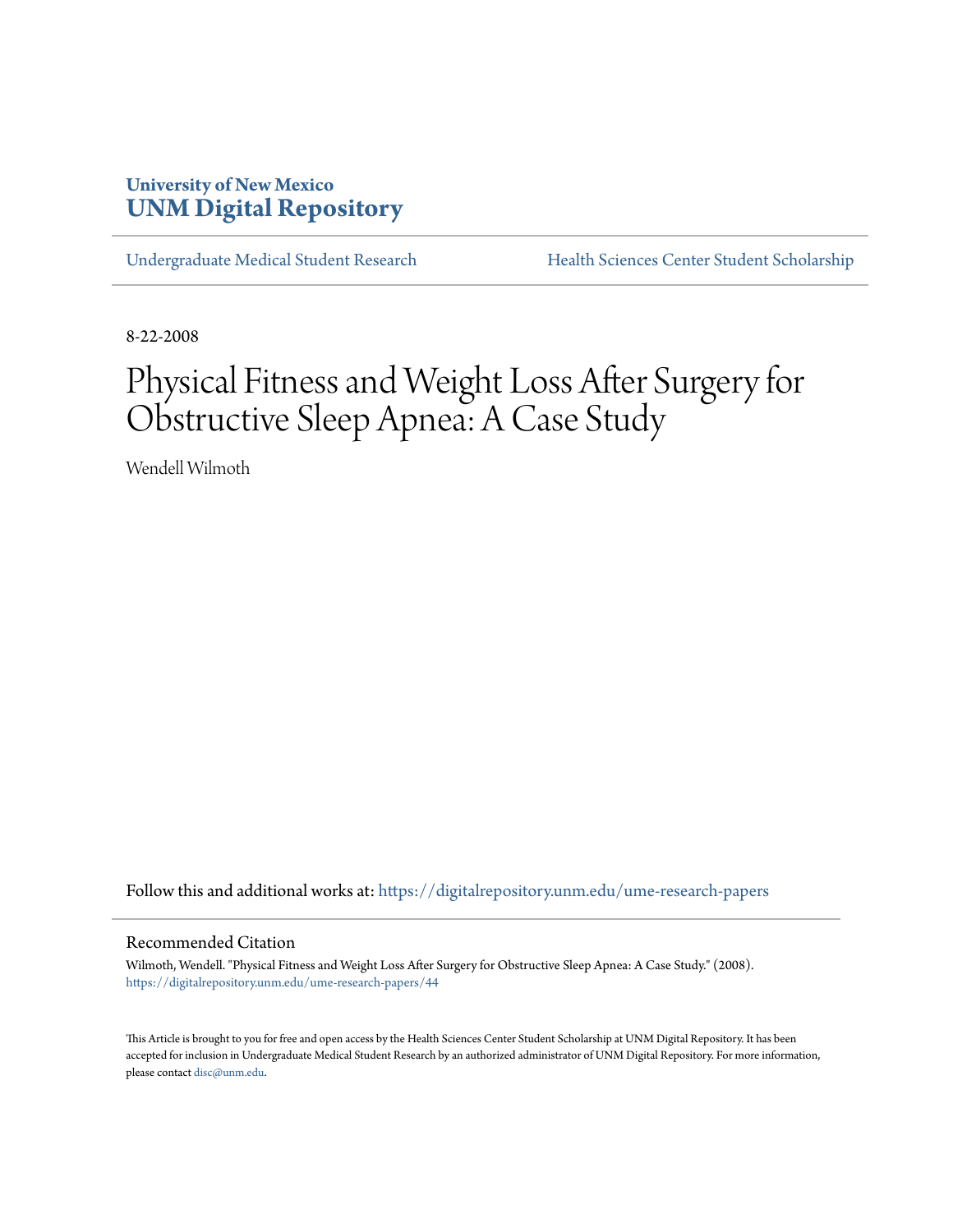# **Physical Fitness and Weight Loss After Surgery for Obstructive Sleep Apnea: A Case Study**

Wendell Wilmoth University of New Mexico School of Medicine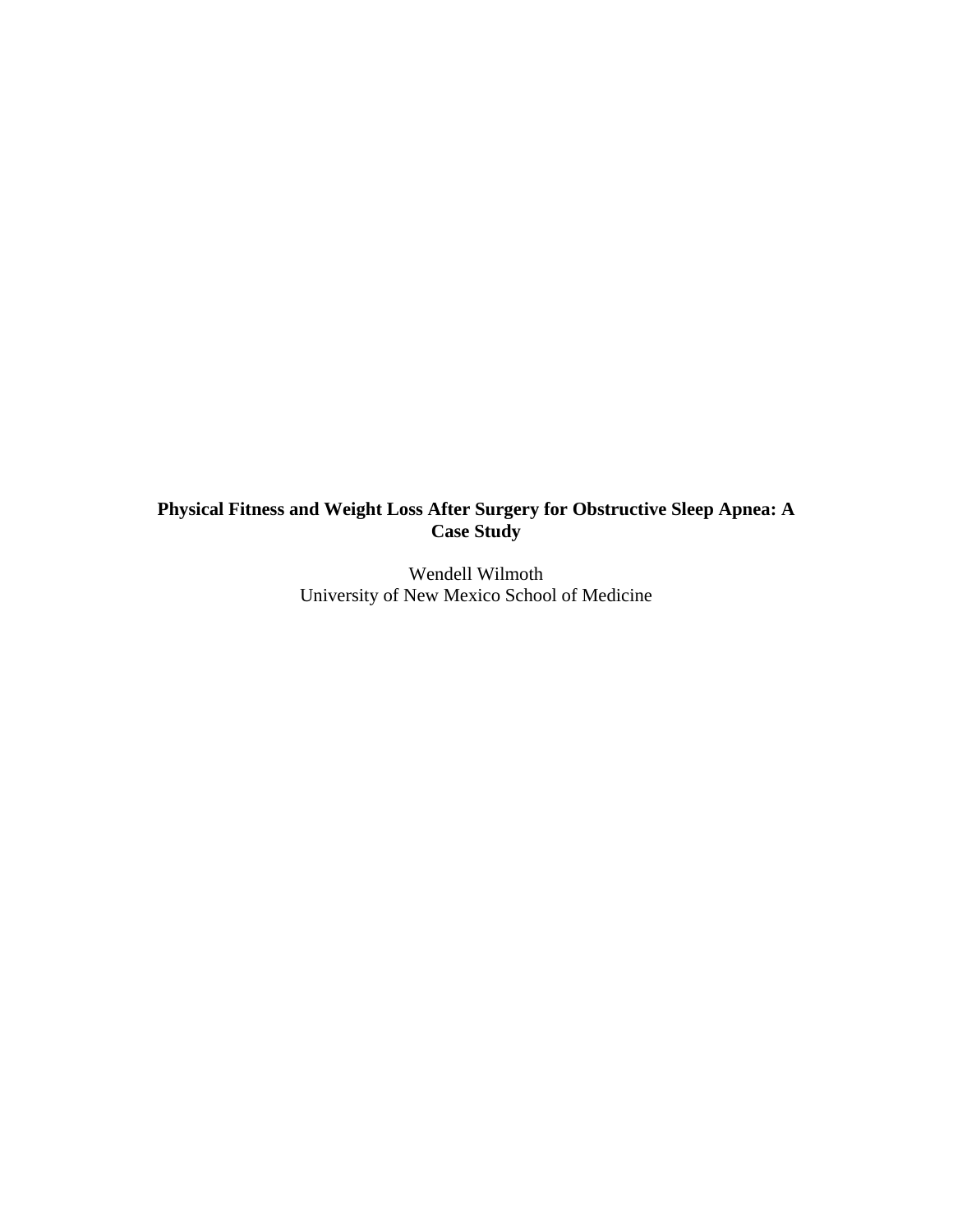### **ABSTRACT**

**Objective:** While there has been a great deal of research on obstructive sleep apnea and its association with obesity, there is little documentation in the primary literature concerning weight loss and improved physical fitness after medical treatment of obstructive sleep apnea. This study will document the effects of a reduced calorie diet combined with aerobic conditioning and strength training on a subject who has been treated surgically for obstructive sleep apnea.

**Methods:** The subject participated in a 12-week structured fitness and nutritional program for weight reduction. Pre-program baseline measurements including weight, body mass index (BMI), body fat composition, and waist measurement were established. A pre-program baseline of physical fitness capability was established including a timed 1.5 mile run along with maximum repetitions of specific callisthenic and strength exercises performed with a 2 minute time limit. All physical fitness training activity was recorded, including elapsed times, repetitions, weight levels, and exercise intensity attained. Daily dietary intake, including grams of carbohydrate, protein, and fat, as well as total calories consumed were recorded in a program log. At program completion monitored parameters were analyzed for percent change from baseline.

**Results:** The dietary calculations revealed an average intake of 1237 total calories per day. This was broken down into 61% carbohydrates, 26% protein, and 13% fat. The subject had a total weight loss of 41 pounds during the 12 week program, corresponding to a 16.5% decrease from a baseline of 248 pounds. BMI was reduced from 37.7 to 31.5, a 16.4% decrease. Body fat percentage was reduced from 36.6% to 28%, a decrease from baseline of 23.5%. Patient's waist size decreased from 42 inches to 36 inches, a decrease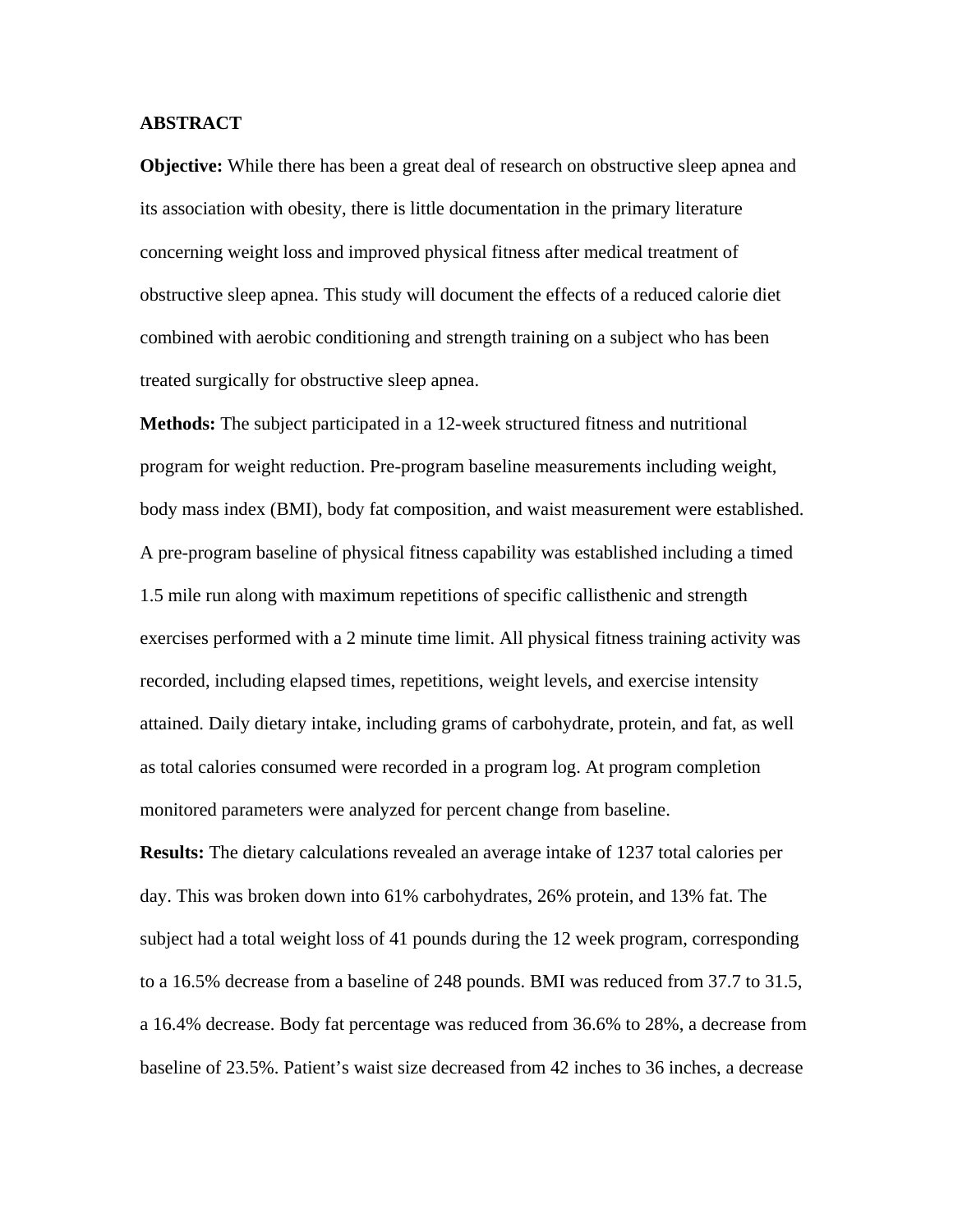of 14.3% from baseline. The subject decreased his time in the 1.5 mile run from 15:36 to 12:23, a decrease of 20.4% from baseline. The subject improved his 2 minute pushup maximum from 26 to 53, a 104% increase. The number of sit-ups in 2 minutes was increased from 41 to 76, an increase of 85% from baseline.

**Conclusion:** The subject of the case-study was able to achieve gains in physical fitness as well as weight loss by following a highly structured nutritional plan combined with aerobic conditioning and strength training.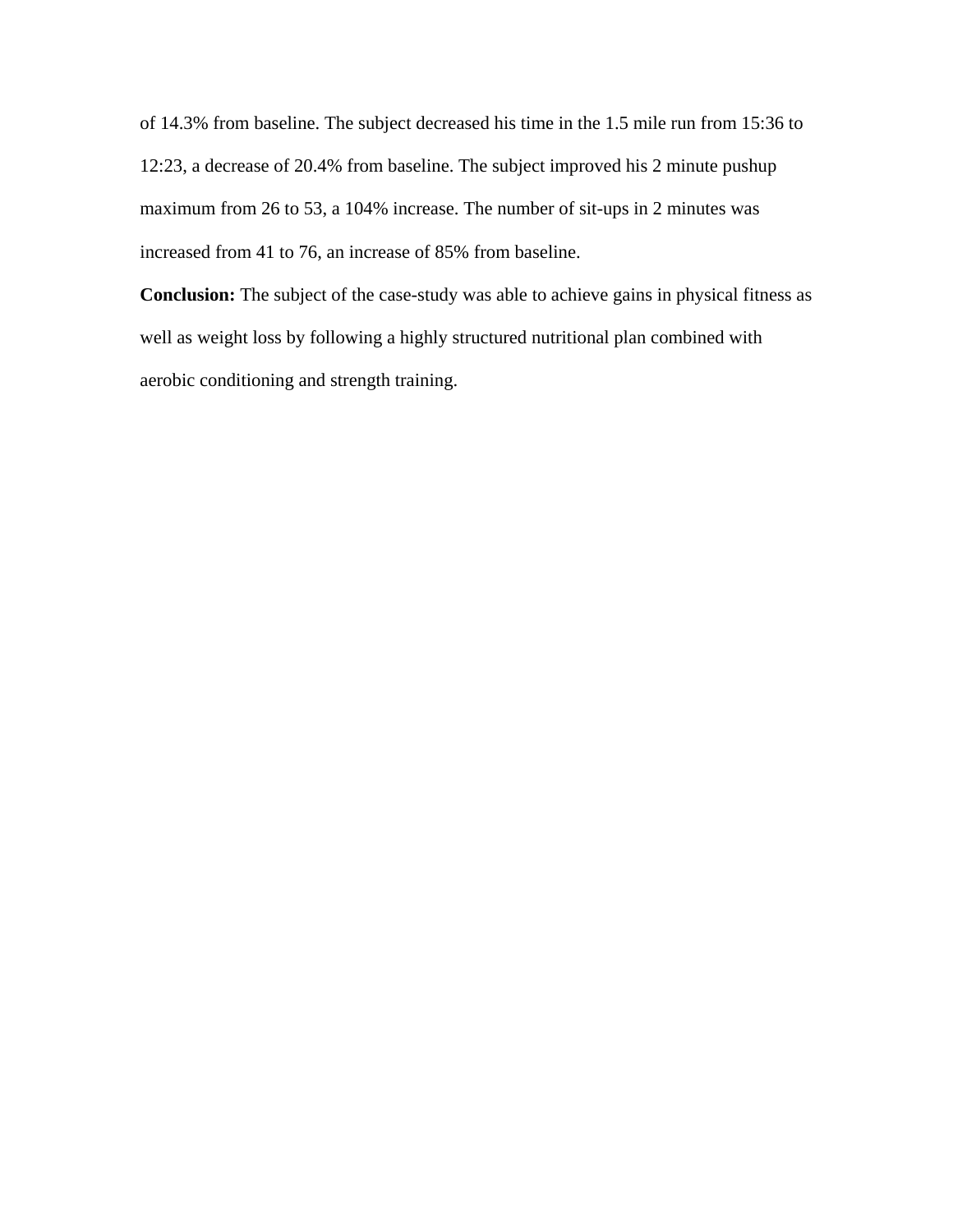### **INTRODUCTION**

 Obstructive sleep apnea (OSA) is a condition in which upper airway collapse causes a reduction or total cessation of respiratory ventilation during sleep. Excessive tissue of the soft palate, large tonsils, and large uvula can all contribute to narrowing of the upper airway. Frequent obstruction of ventilation can lead to a hypoxemic state accompanied by frequent awakenings, preventing the patient from progressing into deeper stages of sleep. Complications arising from OSA can include altered behavior and mood, headaches, pulmonary and systemic hypertension, as well as life-threatening sleep-related arrhythmias and congestive heart failure. When obstructive sleep apnea is accompanied by excessive daytime lethargy, sleepiness, and fatigue, the condition is referred to as obstructive sleep apnea hypopnea syndrome, or OSAHS. There is a high prevalence of OSAHS in the U.S., with an estimated 80% of cases going undiagnosed<sup>1</sup>. Wisconsin Cohort Study data indicates that prevalence of OSAHS is  $4\%$  in men and  $2\%$  in women<sup>2</sup>.

 There has been a long-time association between obesity and obstructive sleep apnea. This association may be partly be due to the hormone leptin. Leptin is a protein of 167 amino acids and has a structure similar to cytokines. Leptin is produced mainly in white adipose tissue, and levels of the hormone increase with increasing adipose mass. Among several effects, leptin inhibits the synthesis of hypothalamic neuropeptide Y, which is a potent stimulator of appetite. It appears that obesity may be related to resistance to leptin, resulting in elevated circulating levels of leptin. Recent research also shows a correlation between obstructive sleep apnea and leptin. This research indicates that patients affected by obstructive sleep apnea have higher leptin levels than may be considered normal $^{3,4}$ .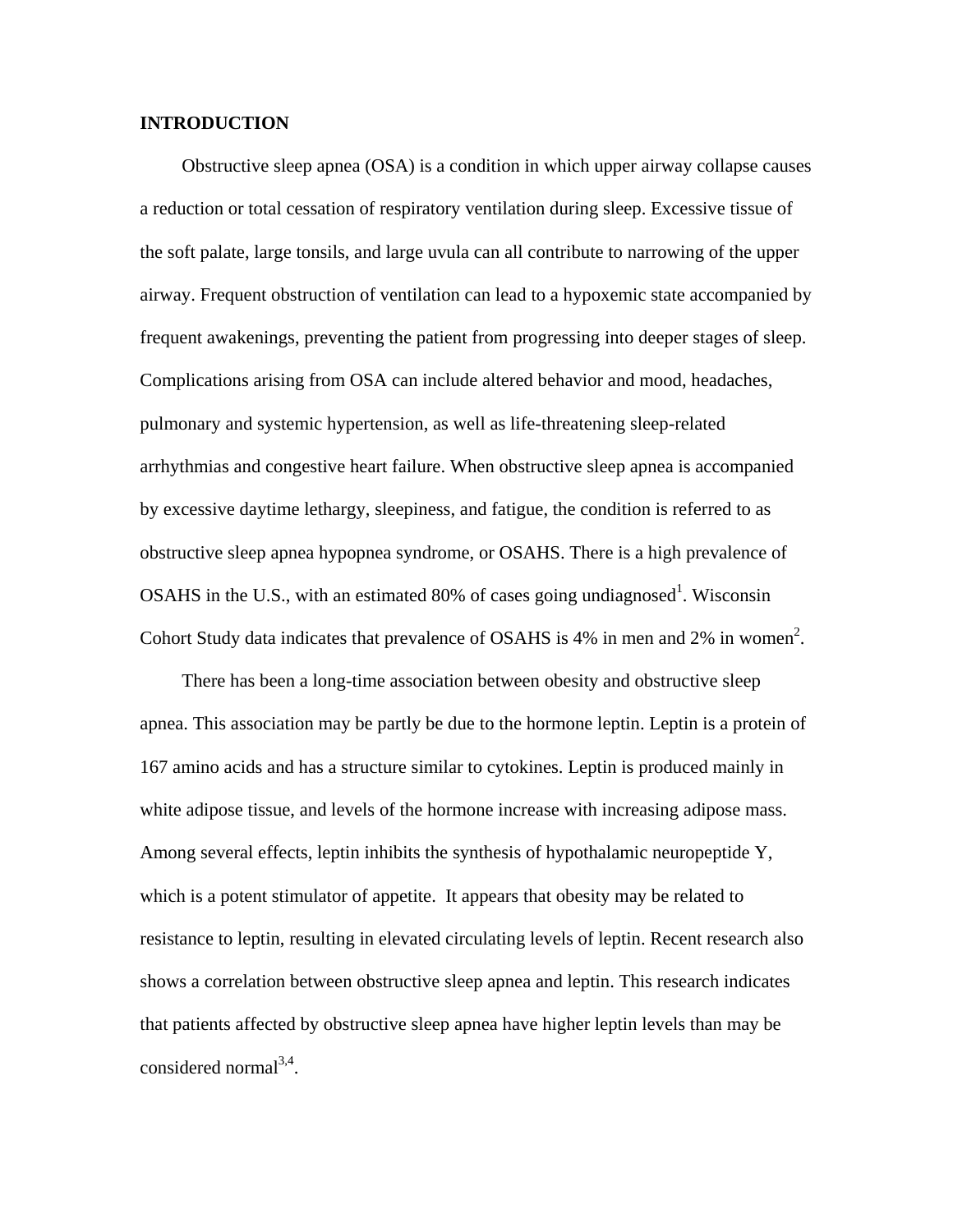This discussion suggests an association between obesity, leptin resistance, and obstructive sleep apnea. Despite this demonstration of leptin resistance in obese individuals, subcutaneous injections of leptin in these same patients has led to reduction in fat mass and weight  $loss<sup>5</sup>$ . Also, studies have shown that subjects diagnosed with obstructive sleep apnea, when treated with Continuous Positive Airway Pressure (CPAP), displayed significant reduction in leptin levels as well as significant reductions in visceral fat accumulation<sup>6</sup>.

 Obesity has long been implicated as a risk factor for obstructive sleep apnea and occurs in up to 50% of middle aged individuals<sup>7</sup>. However, this discussion implicates obstructive sleep apnea as a potential contributor to the state of obesity. Not only can appetite stimulation due to decreased leptin sensitivity have an effect on weight control, but the excessive daytime sleepiness, fatigue, and lethargy encountered in OSAHS can also be suggested as a cause of excessive weight gain and reduced fitness levels in affected individuals.

 Treatment strategies for obstructive sleep apnea include lifestyle change and weight loss, CPAP, oral appliances that move the tongue and mandible forward, and surgical procedures such as uvulopalatopharyngoplasty (UPPP) to increase upper airway diameter. While weight gain and obesity are highly associated with obstructive sleep apnea, a review of the literature has yielded little information on the effectiveness of weight loss and fitness programs after successful treatment for obstructive sleep apnea.

 The purpose of this case study was to investigate the effects of a 12 week treatment program in a 42 year old man after undergoing surgical treatment for obstructive sleep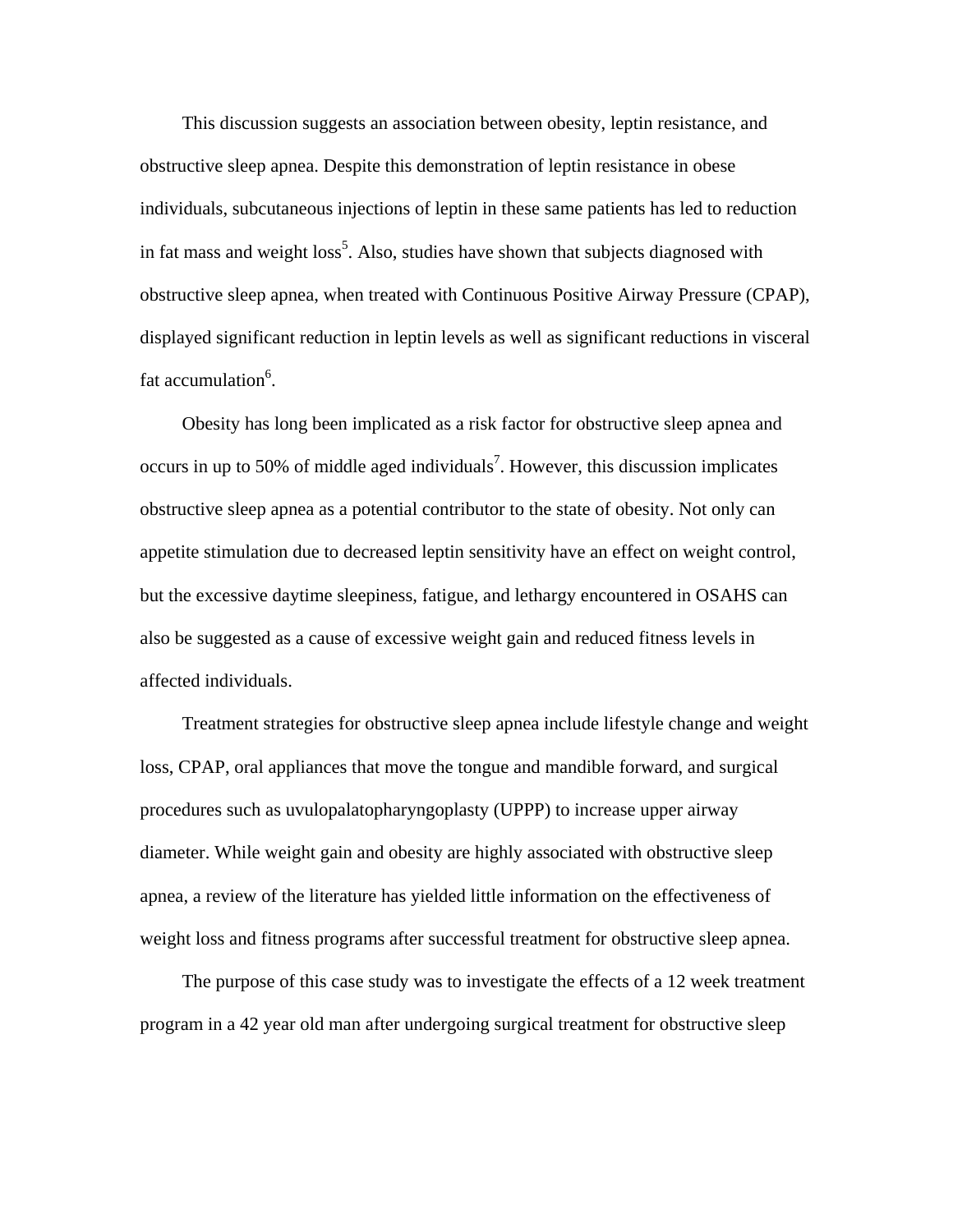apnea. The program combined aerobic conditioning and strength training with a strict nutritional plan.

#### **METHODS**

### **Subject**

 The subject was a 42 year old Caucasian male with a diagnosis of obstructive sleep apnea facilitated by polysomnography in 2 sleep study sessions. A 3 month trial of CPAP was unsuccessful in this subject, so he underwent Uvulopalatopharyngioplasty (UPPP) for surgical correction of obstructive sleep apnea. He has no other past medical history, but has a positive family history of obstructive sleep apnea, with his mother also being affected.

 The subject has a long history of athletic involvement as well as exceptional fitness through frequent aerobic conditioning activities combined high intensity resistance training. He was formerly recognized as one of the top high school basketball players in the state of Texas. In his early to late twenties he received consistent ratings of "Outstanding" on Physical Readiness Tests while in the military. The subject slowly gained weight after leaving the military, getting married and having a family. Weight gain was also exacerbated by the progression of obstructive sleep apnea symptoms.

# **Design**

 The study was a single case study design. The program was designed so that scheduled activities as well as monitoring of results could be achieved using methods readily available to most people. This included membership to a professional gym for the weight training portion of the program for the 12 week period and the purchase of an impedance body fat analyzer and scale.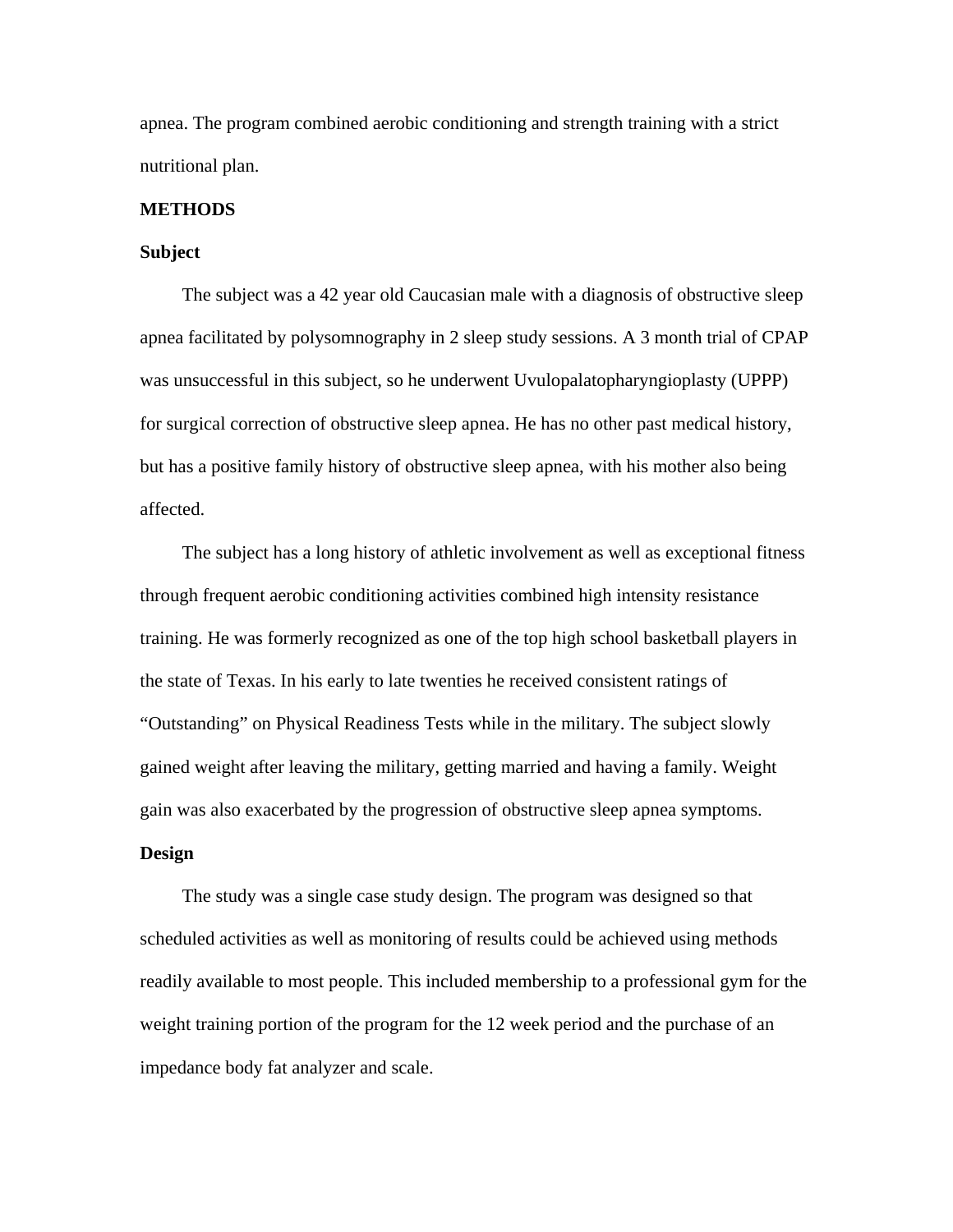## **Establishment of Baseline Variables**

 Prior to initiation of the physical fitness and nutritional program, the following were recorded to establish a baseline so that progress can be effectively monitored:

# Physical Parameters

- Height
- Total body weight (TBW)\*
- Body Mass Index (BMI) calculated\*
- Body fat % (BF%) as measured on subjects body impedance analysis scale\*
- Waist measurement
- \* These parameters were recorded or calculated weekly during the program.

### Fitness and Strength Parameters

- timed 1.5 mile run\*
- maximum repetitions of sit-ups and pushups in 2 minutes

\*These parameters were repeated every 4 weeks to document improvement.

### **Fitness Program**

 The design of the weight training and conditioning portion of this case study closely followed the program set forth in the book **Body for Life** by Bill Phillips. This fitness program consisted of a weekly 6 day routine for the duration of the study. The specific weekly schedule was as follows:

**Monday** – Upper body weight training

**Tuesday** – Aerobic conditioning

**Wednesday** – Lower body weight training

**Thursday** – Aerobic conditioning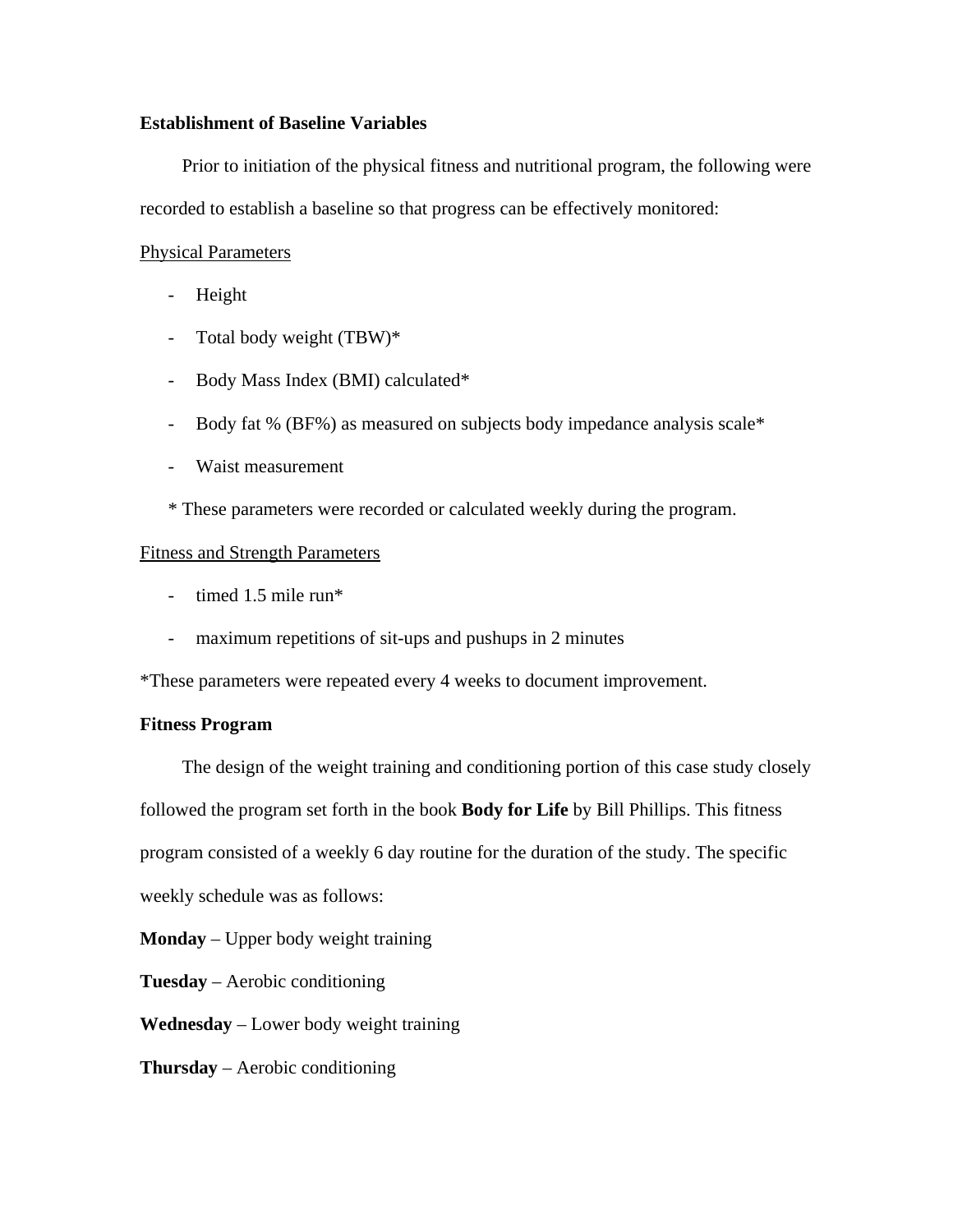# **Friday** – Upper body weight training

### **Saturday** – Aerobic conditioning

The next week was similar, but involved lower body weight training on Monday and Friday, and upper body weight training performed on Wednesday. Aerobic conditioning sessions consisted mostly of running, but other exercises including basketball and hiking were substituted as needed.

### **Nutritional Program**

The nutritional portion of the case study was derived from multiple sources. These sources included, but were not limited to:

- **The South Beach Diet** by Arthur Agaston, M.D.
- **8 Weeks to Optimal Health** by Andrew Weil, M.D.
- **My Big Fat Greek Diet** by Nick Yphantides, M.D.
- **Body for Life** by Bill Phillips
- **Sly Moves** by Sylvester Stallone

Briefly, the diet involved 3 daily balanced meals, with a healthy snack in between each meal. Time between meals and snacks was approximately three hours. Specific menu items were recorded, with calories and calorie distribution between carbohydrates, protein, and fat. Meal menus were repeated often, allowing easier maintenance of nutritional content and distribution. Diet included an optional "day off" once a week. Many nutritional programs offer this option as a way to maximize strict adherence to the diet for at least 6 days per week.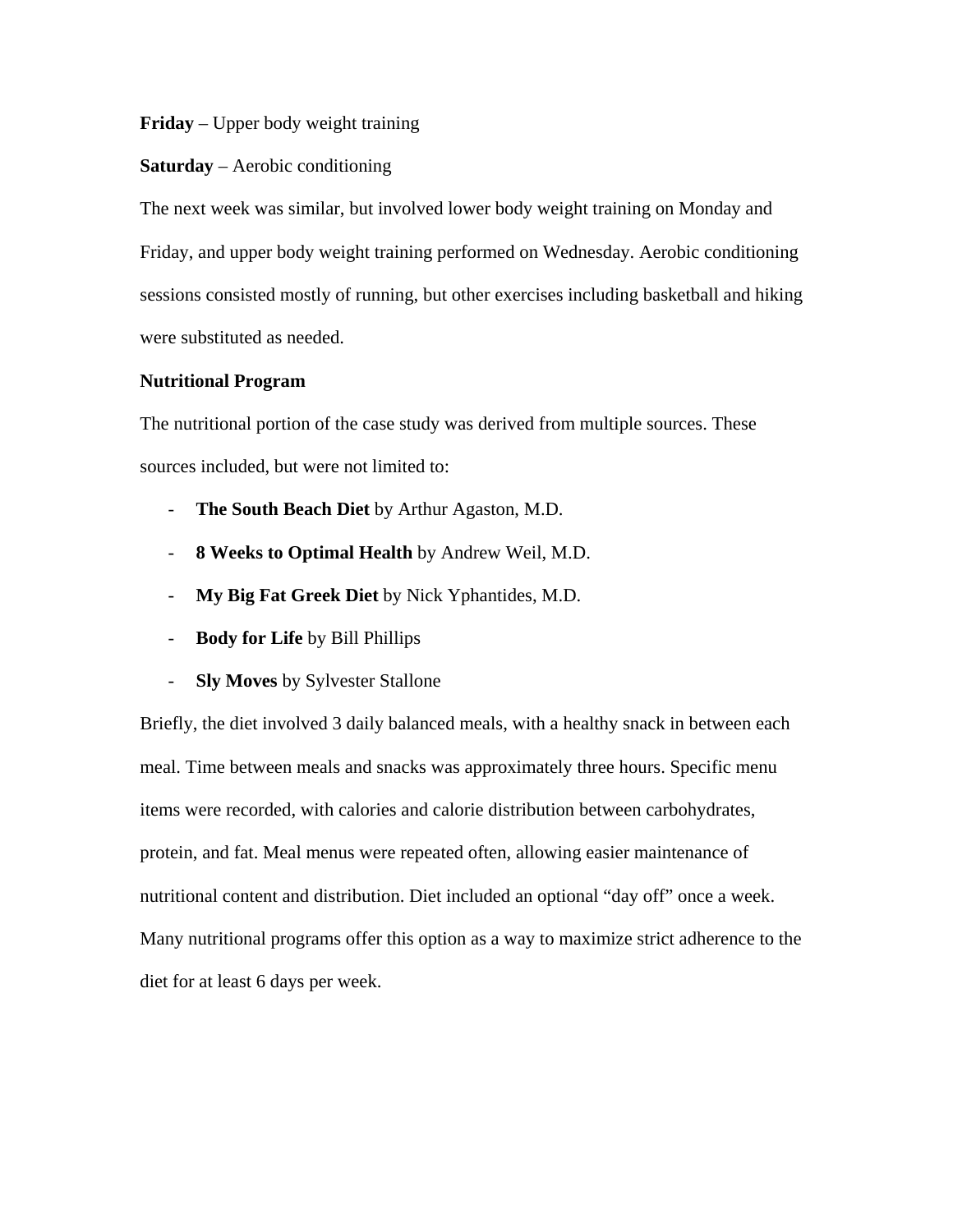### **Case Study Data Analysis**

 Of primary interest in this case study were changes observed in body mass index (BMI), total body weight (TBW), and body fat percentage (BF%). Baseline levels of these parameters were established prior to program onset. Repeat measurements occurred weekly until program completion after 12 weeks. At completion of program, percent change from baseline calculations were performed for BMI, TBW, and BF%. Percent change from baseline was also calculated for waist measurement.

 Baseline fitness parameters were also established prior to program onset. Measurements were repeated every 4 weeks during the 12 week program to monitor improvement. These parameters were based on Physical Readiness Tests performed by military personnel. Parameters included a timed 1.5 mile run, maximum number of pushups performed in 2 minutes, and maximum number of sit-ups performed in 2 minutes.

Nutritional parameters were analyzed by calculating the mean daily Calorie intake, mean daily carbohydrate intake, mean daily protein intake, and mean daily fat intake.

#### **RESULTS**

 The subject had a total weight loss of 41 pounds during the 12 week period, corresponding to a 16.5% decrease from a baseline of 248 pounds. BMI was reduced from 37.7 to 31.5, a 16.4% decrease. Body fat percentage was reduced from 36.6% to 28%, a decrease from baseline of 23.5%. See Table 1 for all total body weight, body fat %, and BMI measurements during the program.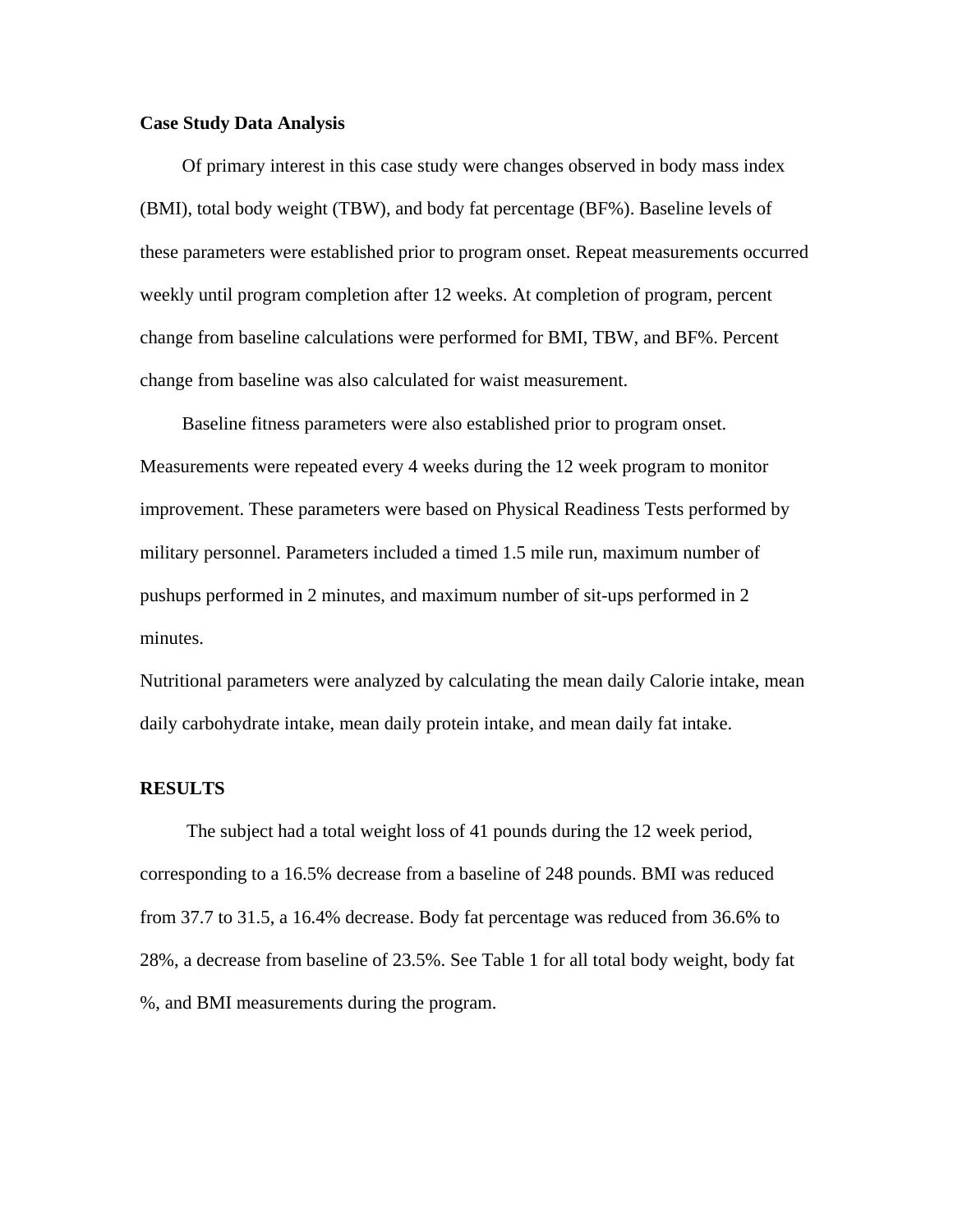| Week            | Weight | <b>Body Fat%</b> | <b>BMI</b> |
|-----------------|--------|------------------|------------|
| <b>Baseline</b> | 248    | 36.6             | 37.7       |
|                 | 244    | 36.2             | 37.1       |
| $\overline{2}$  | 241    | 35.9             | 36.6       |
| 3               | 236    | 35.6             | 35.9       |
| 4               | 233    | 35.4             | 35.4       |
| 5               | 230    | 35.2             | 35.0       |
| 6               | 226    | 34.5             | 34.4       |
| 7               | 222    | 33.8             | 33.8       |
| 8               | 217    | 33.2             | 33.0       |
| 9               | 212    | 31.5             | 32.7       |
| 10              | 214    | 30.1             | 32.3       |
| 11              | 210    | 29.3             | 31.9       |
| 12              | 207    | 28.7             | 31.5       |

**Table 1 – Program changes in weight, body fat%, and BMI**

Subject decreased his time in the 1.5 mile run from 15:36 to 12:23, a decrease of 20.4% from baseline. The subject improved his 2 minute pushup maximum from 26 to 53, a 104% increase. The number of sit-ups in 2 minutes was increased from 41 to 76, an increase of 85% from baseline. See Table 2 for 1.5 mile run times, pushups in 2 minutes, and sit-ups in 2 minutes.

| Week     | 1.5 mile run | Pushups in 2 min. | Sit-ups in 2 min. |
|----------|--------------|-------------------|-------------------|
| Baseline | 15:36        |                   | 4                 |
|          | 14:47        |                   | 54                |
|          | 13:53        | 47                | 64                |
|          | 17.33        |                   |                   |

**Table 2 – Program changes in 1.5 mile run, pushups/2 min., and situps/2 min.** 

Patient's waist size decreased from 42 inches to 36 inches, a decrease of 14.3% from baseline. The dietary calculations revealed an average intake of 1237 total calories/day. This was broken down into 61% carbohydrates, 26% protein, and 13% fat.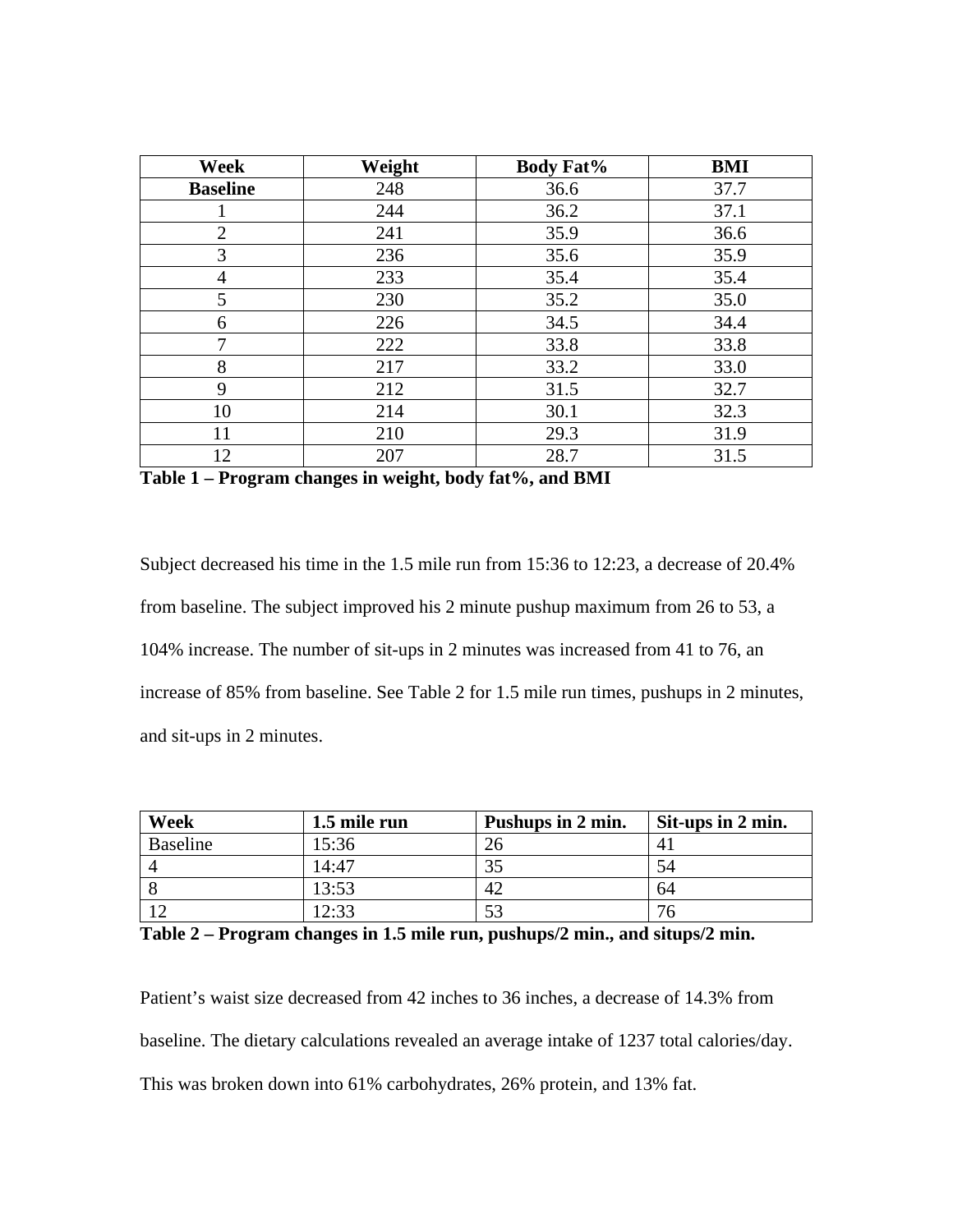#### **DISCUSSION**

 Patients afflicted by obstructive sleep apnea are continuously subjected to low energy levels, extreme fatigue, and disrupted sleep. These factors can combine to reduce the activity level of patients, leading to increased weight gain, creating a vicious positive feedback cycle of worsening obstructive sleep apnea. This study helps show that healthy improvements are achievable in patients successfully treated for obstructive sleep apnea.

 Factors contributing to the success of this program included the subject's ability to strictly adhere to the format of the program. Keeping the program simple created a good environment for compliance. Another option of using highly advanced laboratory measurements of fitness, such as exercise stress test VO2 measurements, as well as physiology lab methods of body fat measurement, while providing valuable data to the study, would have made program compliance much more difficult. This study was designed in a way that any other person wishing to undertake such a program would be able to monitor their progress in a similar fashion.

 The subject was able to demonstrate both aerobic and strength improvements by participating in the combined aerobic and strength training regimen. Weight reduction was achieved by combining scheduled exercise sessions with a reduced calorie nutritional diet.

 The subject showed improvement in all monitored variables. It is important to note that the improvement in physical fitness and body size criteria set forth in this study should not be attributed to surgical correction of obstructive sleep apnea alone. The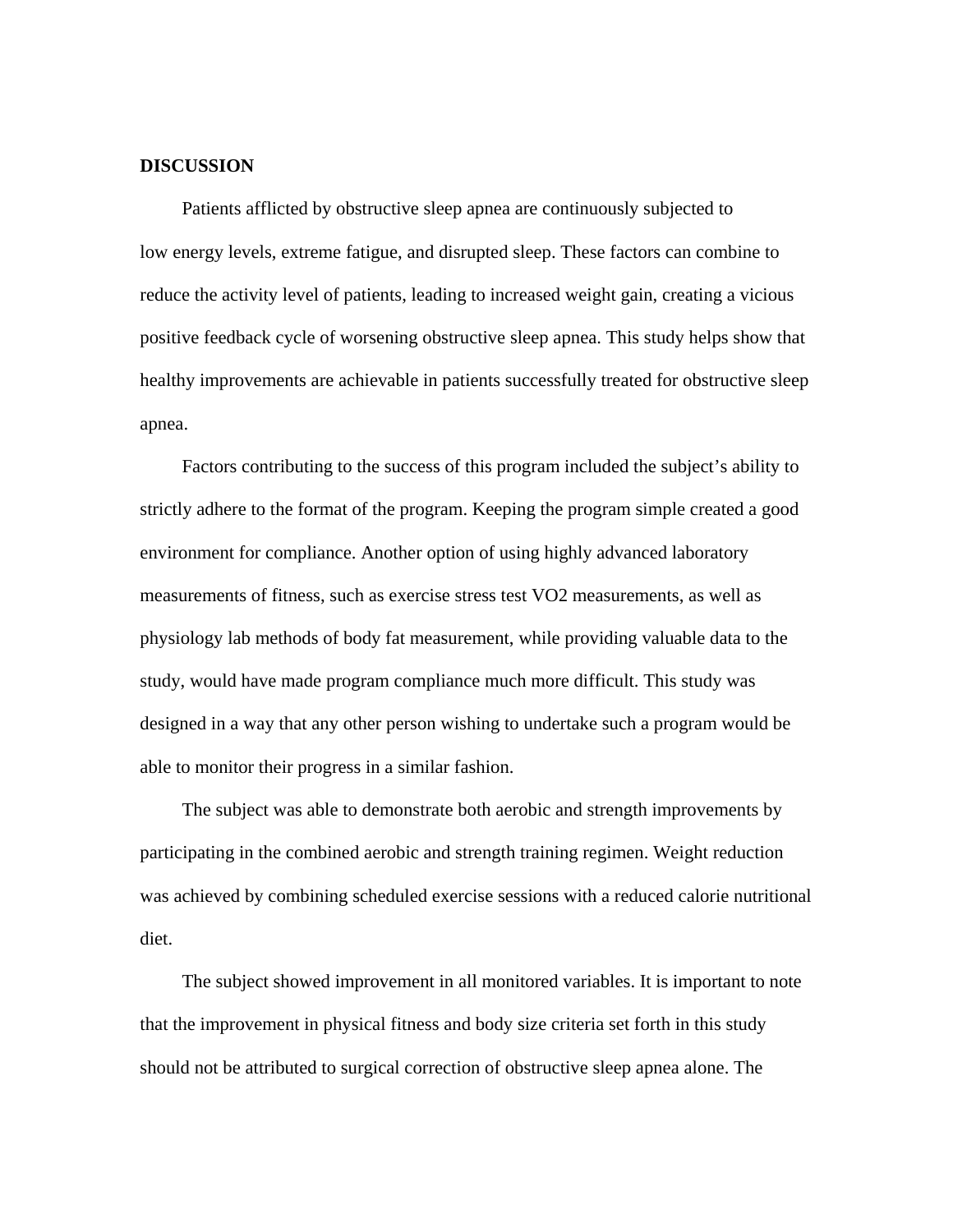subject in this study participated in a highly structured physical fitness program combined with numerous nutritional adjustments. It is easy to imagine that anyone who followed a similar program, not just former obstructive sleep apnea patients, could achieve similar improvement in their physical status as well. But it also should be pointed out that a subject who still suffers the debilitating effects of obstructive sleep apnea most likely would be unsuccessful in such a program secondary to extreme fatigue and disrupted sleep patterns.

 As mentioned previously, most of the primary literature deals with the epidemiology, pathophysiology, complications, treatments, and outcomes of patients diagnosed with obstructive sleep apnea. However, there appears to be many opportunities for continued research in the physical fitness of obstructive sleep apnea patients. Observing health indicators in patients diagnosed with obstructive sleep apnea, and monitoring such factors over time, while undergoing various treatment modalities, may provide some interesting results.

#### **ACKNOWLEDGEMENTS**

 I sincerely thank Dr. Don Lemke of the Department of Emergency Medicine at the University of New Mexico School of Medicine for serving as my research mentor. He was vital in not only assisting me in the design and execution of this project, but provided much needed support and encouragement along the way.

#### **REFERENCES**

1. Silverburg, D, Iaina, A, Oksenburg, A, et al (2002) Treating obstructive sleep apnea improves essential hypertension and quality of life. *American Family Physician* **65 (2)**,229-236.